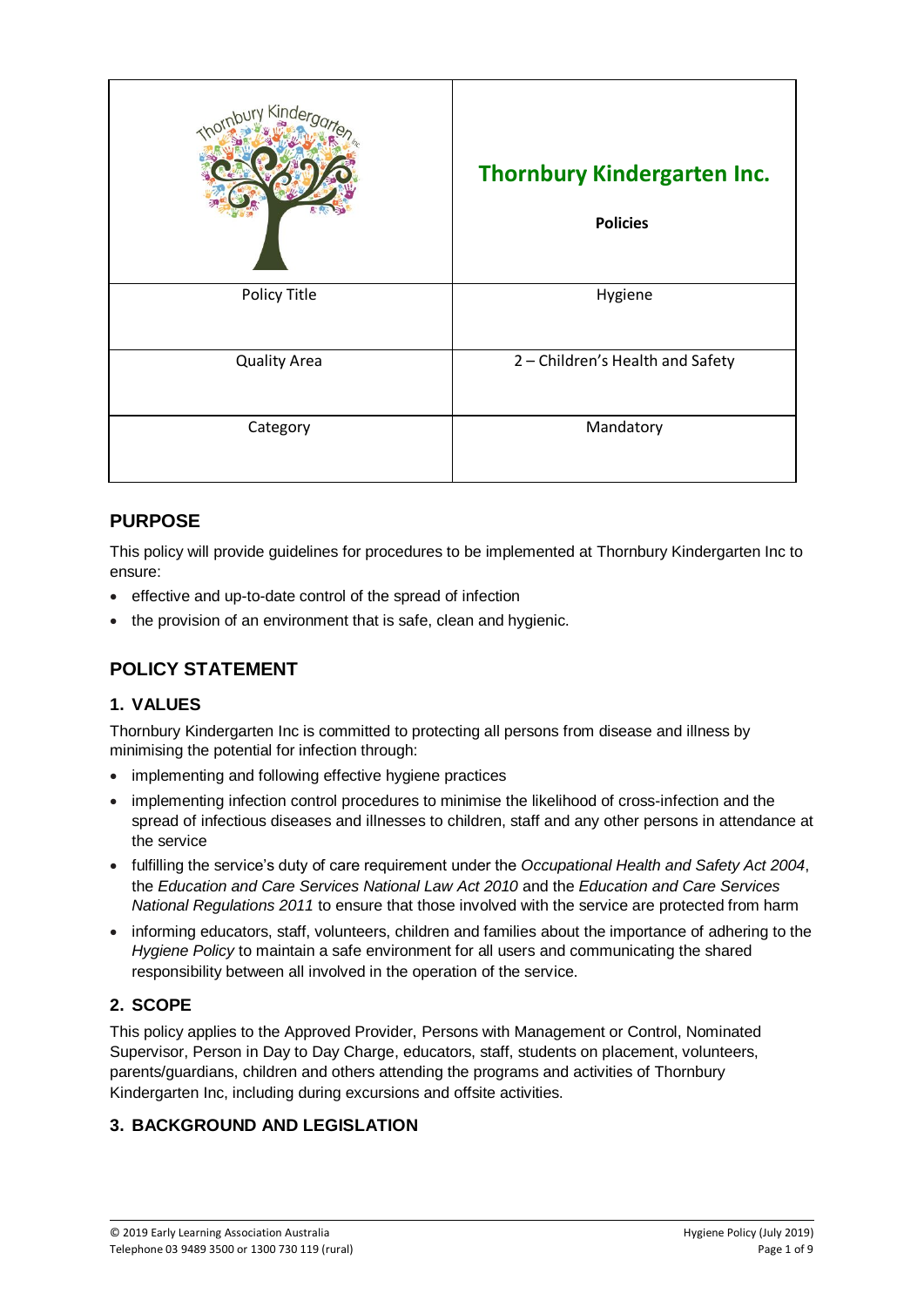#### **Background**

Infections are common in children and often lead to illness. A person with an infection may or may not show signs of illness and, in many instances, the infectious phase of the illness may be in the period before symptoms become apparent, or during the recovery phase. While it is not possible to prevent all infections in education and care environments, services can prevent or control the spread of many infectious diseases by adopting simple hygiene practices.

An infection can be spread when an infected person attends the service premises and contamination occurs. A service can contribute to the spread of an infection through poor hygiene practices that allow infectious organisms to survive or thrive in the service environment.

The implementation of appropriate hygiene and infection control procedures aims to break the cycle and prevent the spread of infections at every stage. The National Health and Medical Research Council (NHMRC) suggest that to reduce illness in education and care services, the three most effective methods of infection control are:

- effective hand washing
- exclusion of sick children, staff and visitors
- immunisation.

Other strategies to prevent infection include:

- cough etiquette
- appropriate use of gloves
- **•** effective cleaning of the service environment.

The NHMRC suggests that if these strategies are not implemented, all other procedures described in the service's *Hygiene Policy* will have reduced effectiveness in preventing the spread of infection and illness.

#### **Legislation and standards**

Relevant legislation and standards include but are not limited to:

- *Education and Care Services National Law Act 2010*
- *Education and Care Services National Regulations 2011*: Regulations 77, 106, 109, 112, 168
- Food Act 1990
- *National Quality Standard*, Quality Area 2: Children's Health and Safety
	- Standard 2.1: Each child's health is promoted
		- Element 2.1.3: Effective hygiene practices are promoted and implemented
		- Element 2.1.4: Steps are taken to control the spread of infectious diseases and to manage injuries and illness, in accordance with recognised guidelines
- *Occupational Health and Safety Act 2004*
- *Public Health and Wellbeing Act 2008*

The most current amendments to listed legislation can be found at:

- Victorian Legislation Victorian Law Today:<http://www.legislation.vic.gov.au/>
- Commonwealth Legislation ComLaw:<http://www.comlaw.gov.au/>

#### **4. DEFINITIONS**

The terms defined in this section relate specifically to this policy. For commonly used terms e.g. Approved Provider, Nominated Supervisor, Regulatory Authority etc. refer to the General Definitions section of the PolicyWorks manual provided in each foyer.

**Cleaning:** A process that removes visible contamination such as food waste, dirt and grease from a surface. This process is usually achieved by the use of water and detergent. During this process, micro-organisms will be removed but not destroyed.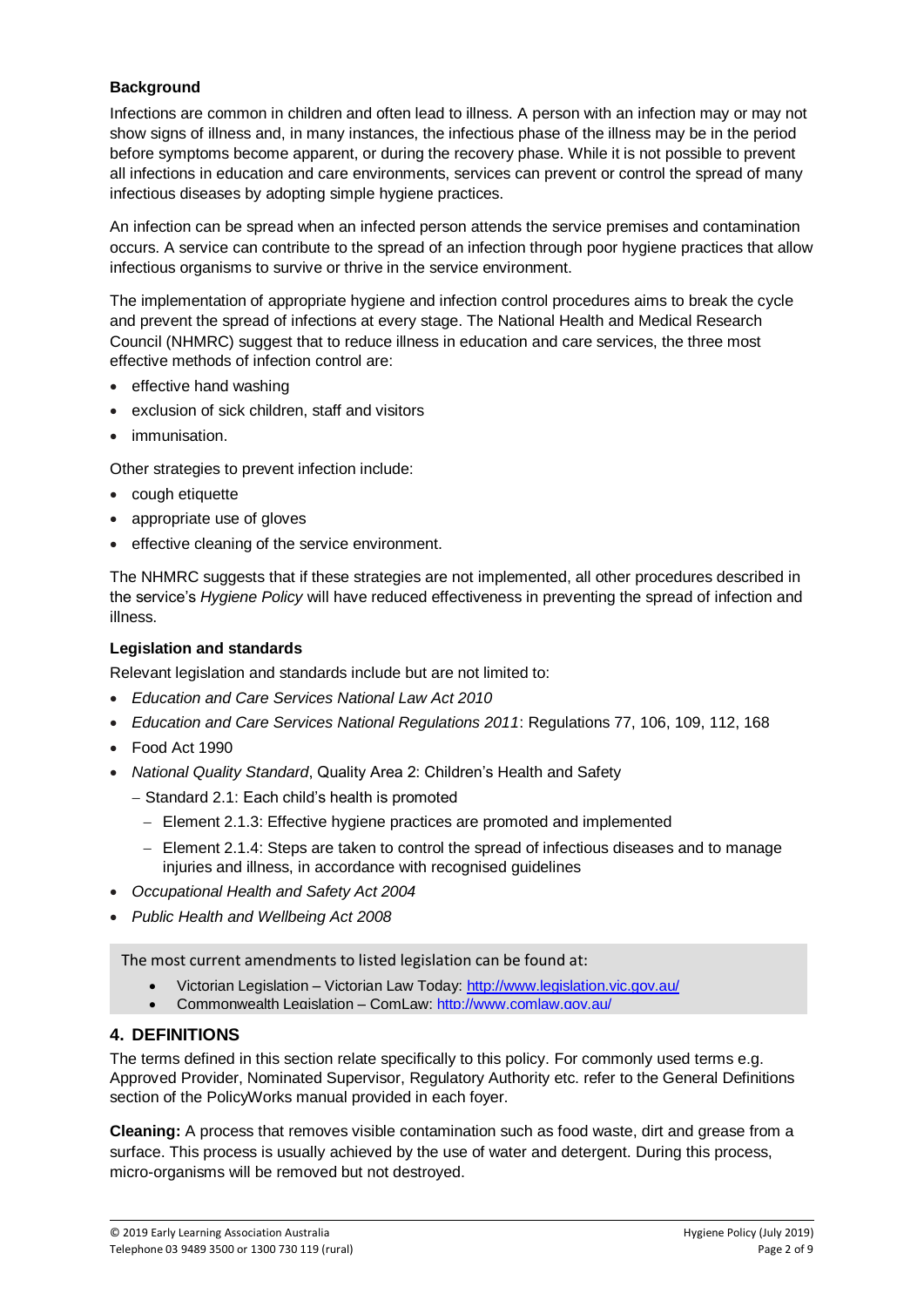**Communicable disease:** A disease capable of being transmitted from an infected person or species to a susceptible host, either directly or indirectly.

**Cough etiquette:** The correct way to prevent the spread of infectious organisms that are carried in droplets of saliva is to cough or sneeze into the inner elbow or to use a tissue to cover the mouth and nose. Place all tissues in the rubbish bin immediately and clean hands with either soap and water or a disinfectant hand rub.

**Hygiene:** The principle of maintaining health and the practices put in place to achieve this.

**Infectious disease:** A disease that can be spread, for example, by air, water or interpersonal contact. An infectious disease is designated under Victorian Law or by a health authority (however described) as a disease that would require the infected person to be excluded from an education and care service (refer to *Dealing with Infectious Diseases Policy*).

**Neutral detergent:** A cleaning agent available commercially and labelled as 'neutral' or 'neutral pH'.

**Sanitising:** A process that destroys micro-organisms. Sanitising a surface can reduce the number of micro-organisms present. The process of sanitisation usually involves ensuring a surface is thoroughly cleaned with both heat and water, followed by the use of chemicals.

#### **5. SOURCES AND RELATED POLICIES**

#### **Sources**

- Department of Health, Victoria, Food Safety:<http://www.health.vic.gov.au/foodsafety/>
- Communicable Diseases Section, Public Health Group, Victorian Department of Human Services (2011), *The Blue Book: Guidelines for the control of infectious diseases.* Available at: <https://www2.health.vic.gov.au/about/publications/researchandreports/The-blue-book>
- National Health and Medical Research Council (2013) *Staying Healthy: Preventing infectious*  diseases in early childhood education and care services (5<sup>th</sup> edition): [https://www.nhmrc.gov.au/about-us/publications/staying-healthy-preventing-infectious-diseases](https://www.nhmrc.gov.au/about-us/publications/staying-healthy-preventing-infectious-diseases-early-childhood-education-and-care-services)[early-childhood-education-and-care-services](https://www.nhmrc.gov.au/about-us/publications/staying-healthy-preventing-infectious-diseases-early-childhood-education-and-care-services)

#### **Service policies**

- *Administration of First Aid Policy*
- *Administration of Medication Policy*
- *Dealing with Infectious Diseases Policy*
- *Dealing with Medical Conditions Policy*
- *Incident, Injury, Trauma and Illness Policy*
- *Occupational Health and Safety Policy*
- *Privacy and Confidentiality Policy*

## **PROCEDURES**

#### **The Approved Provider or Persons with Management and Control is responsible for:**

- ensuring that all staff and volunteers are provided with a copy of this policy and have a clear understanding of the procedures and practices outlined within
- ensuring the Nominated Supervisor, educators, staff and volunteers at the service implement adequate health and hygiene practices, and safe practices for handling, preparing and storing food (Regulation 77(1))
- establishing robust induction procedures that include the provision of information regarding the implementation of the practices outlined in this policy
- developing an appropriate cleaning and sanitising schedule that outlines daily, weekly, monthly, quarterly and annual cleaning and sanitising requirements and responsibilities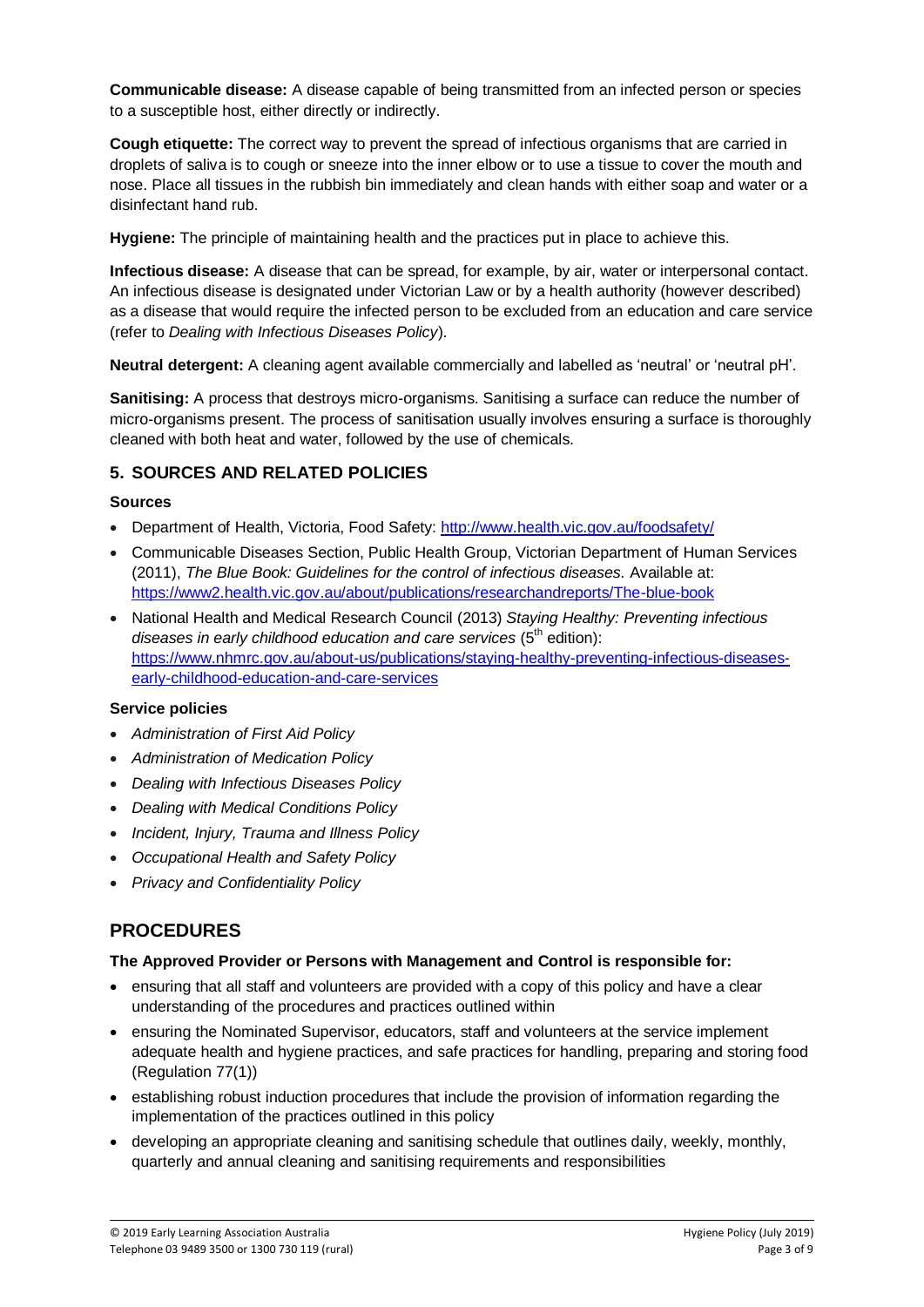- arranging for the service to be cleaned and sanitised regularly, including floors and other surfaces, as per the cleaning contract and schedule
- reviewing the cleaner's contract and schedule on an annual basis
- contacting the local council's Environmental Health Officer for information about obtaining a needle/syringe/sharps disposal unit and instructions for its use
- ensuring the service has laundry facilities or access to laundry facilities, or other arrangements for dealing with soiled clothing, nappies and linen, including hygienic facilities for storage prior to their disposal or laundering (Regulation 106(1))
- ensuring that the laundry and hygiene facilities are located and maintained in a way that does not pose a risk to children (Regulation 106(2))
- ensuring that there are adequate and appropriate hygiene facilities provided for nappy changing which are designed, located and maintained in such a way that prevents unsupervised access by children (Regulations 112(2) & (4))
- ensuring that adequate, developmental and age-appropriate toilet, washing and drying facilities are provided for use by children, and that these are safe and accessible (Regulation 109)
- reviewing staff training needs in relation to understanding and implementing effective hygiene practices in early childhood settings
- providing a copy of the NHMRC guidelines for the prevention of infectious diseases in child care for the service
- providing hand washing guidelines for display at each hand washing location
- ensuring there is an adequate supply of non-toxic cleaning and hygiene products, including gloves, at all times.

#### **The Nominated Supervisor or Person in Day to Day Charge is responsible for:**

- implementing and ensuring that all staff members and volunteers at the service follow adequate health and hygiene practices, and safe practices for preparing, handling and storing food to minimise risks to children (Regulation 77(2))
- developing effective hygienic systems for cleaning, such as using colour-coded sponges/cloths in each area
- ensuring sponges are cleaned, rinsed and stored separately, and replaced regularly
- ensuring that an inspection of the outdoor areas, in particular the sand and soft-fall areas, are conducted daily to ensure they are maintained in a safe and hygienic manner
- informing the Approved Provider of any issues that impact on the implementation of this policy
- actively encouraging parents/guardians to keep children who are unwell at home to prevent the spread of infection to other children and educators
- storing or presenting items, such as beds, bedding and sunhats, in such a way as to prevent cross-contamination
- ensuring that there is a regular and thorough cleaning and disinfecting schedule for all equipment and toys
- ensuring any chemicals and cleaning agents are non-toxic and stored out of reach of children
- ensuring that all educators/staff wear disposable gloves when changing nappies or dealing with open wounds or other body fluids, and dispose of those gloves and soiled materials in a sealed container or plastic bag
- maintaining the service in a clean and hygienic manner throughout the day, such as wiping benches and tables before and after eating, and cleaning up spills
- actively encouraging educators and staff who have or are suspected of having an infectious disease to not attend the service in order to prevent the spread of infection to others attending the service.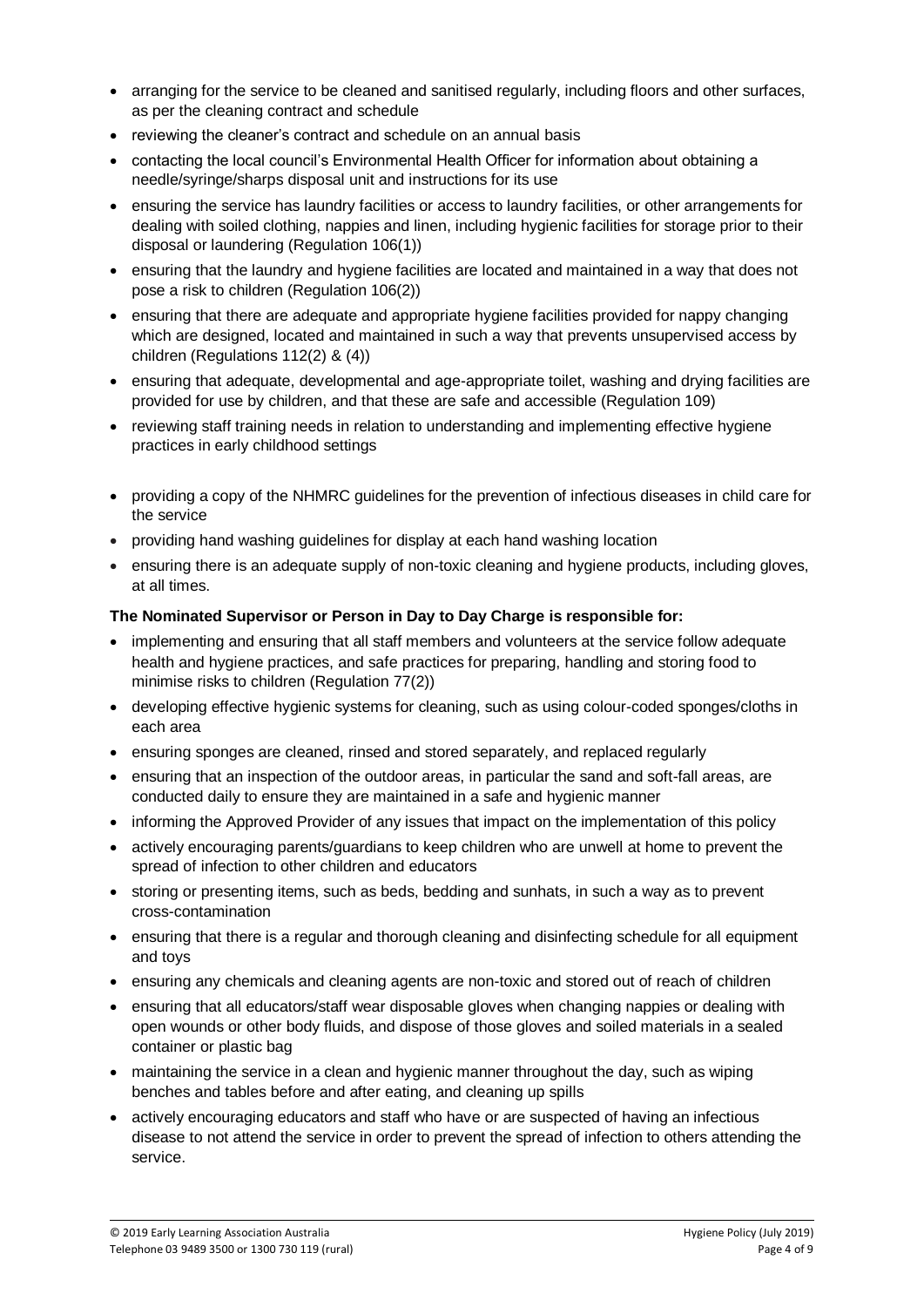#### **Educators and other staff are responsible for:**

- implementing and promoting correct hand washing and hygiene practices, as outlined in this policy
- maintaining the service in a clean and hygienic manner throughout the day, such as wiping benches and tables before and after eating, and cleaning up spills
- conducting a daily inspection of the outdoor areas, in particular the sand and soft-fall areas, to ensure they are maintained in a safe and hygienic manner
- informing the Approved Provider of any issues that impact on the implementation of this policy
- actively encouraging parents/guardians to keep children who are unwell at home to prevent the spread of infection to other children and educators
- being conscious of their responsibility to not attend the service when they have or suspect they have an infectious disease.

#### *In relation to changing nappies for children:*

- attending to the individual personal hygiene needs of each child as soon as is practicable
- changing nappies and attending to individual personal hygiene and toileting needs of each child according to recommended procedures (refer to Attachment 1 – Sample nappy-changing and toileting guidelines)
- disposing of soiled nappies in a safe and hygienic manner in line with this policy.

#### *In relation to the toileting of children:*

- ensuring soap and drying facilities are available at all times when children are in attendance at the service, including ensuring paper towels are available if hand-dryers are not working
- ensuring children do not share the use of items related to personal care, such as hand towels for drying hands, toothbrushes and hairbrushes
- encouraging children to flush the toilet after use
- encouraging and assisting (where required) children to wash their hands according to hand washing guidelines (refer to Attachment 2) after toileting
- encouraging children to tell a staff member if they have had a toileting accident
- monitoring and maintaining toileting facilities in a safe, clean and hygienic manner while children are in attendance; this requires periodic checking of the bathroom area
- respecting diverse styles of toileting children due to cultural or religious practices
- respecting the possible need to maintain privacy of toileting and dressing.

#### *In relation to cleaning toys, clothing and the service in general:*

- removing toys that a child has sneezed or coughed on (place in a 'toys-to-be-cleaned' box)
- wearing gloves when cleaning (general purpose gloves are sufficient; wash and hang outside to dry when finished)
- washing mouthed toys daily using warm water and detergent and, if possible, drying in the sun
- wiping over books with a moist cloth treated with detergent
- ensuring washable toys and equipment are cleaned term by term or annually, as required
- washing and disinfecting mattress covers and linen, where applicable.

#### *In relation to children's contact with one another:*

- educating and encouraging children in good personal hygiene practices, such as:
	- washing their hands after blowing and wiping their nose
	- not touching one another when they are cut or bleeding
	- disposing of used tissues promptly and appropriately, and not lending them to other children
	- $-$  using their own equipment for personal care, such as toothbrushes, hats, brushes and combs
	- only touching the food they are going to eat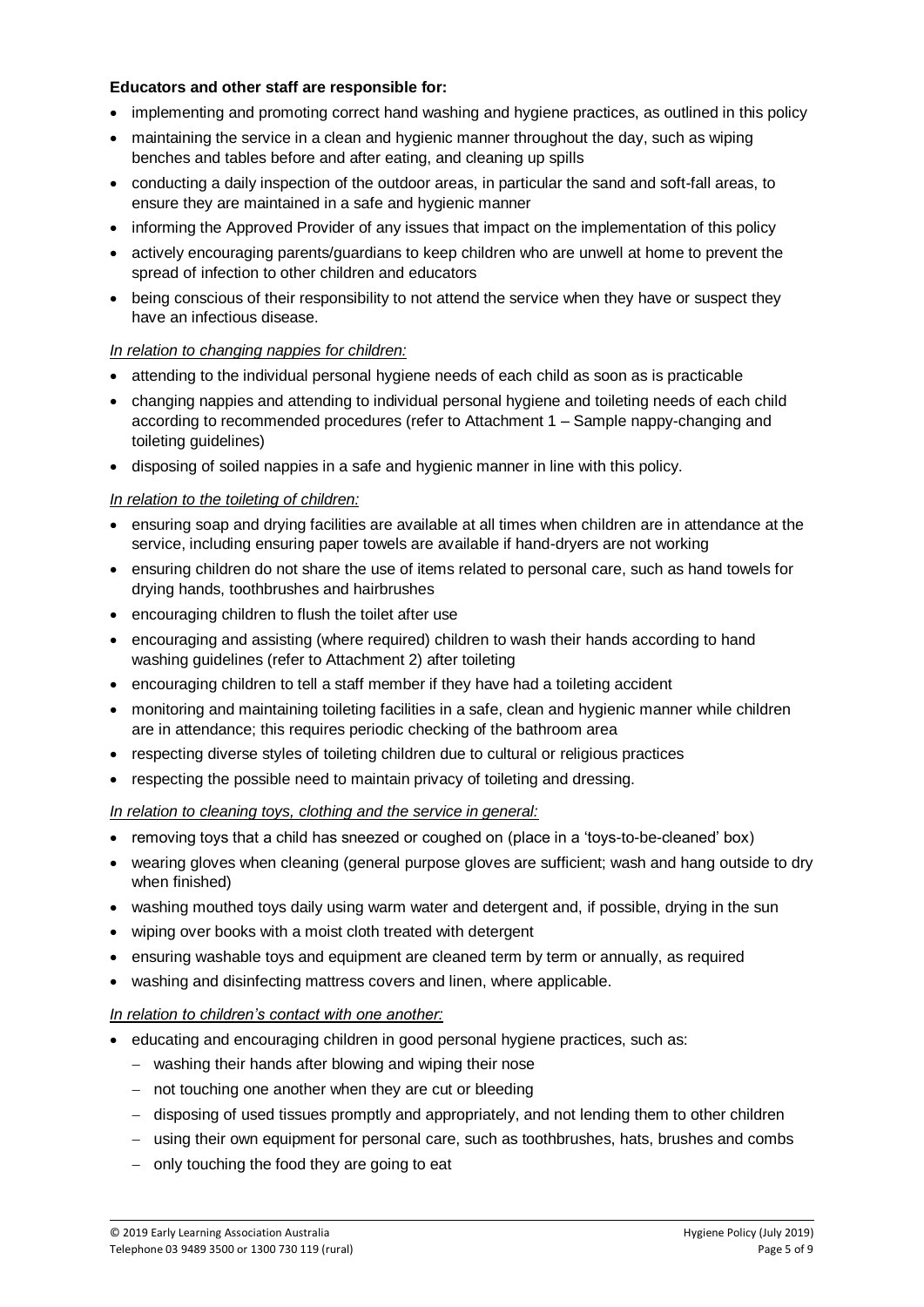- using their own drink bottles or cups.

#### *In relation to indoor and outdoor environments:*

- keeping the indoor and outdoor environments as clean and hygienic as possible at all times, including the safe disposal of discarded needles/syringes/sharps
- promptly removing blood, urine and faeces (including animal) either indoors or outdoors, using the appropriate cleaning procedures
- covering the sandpit when not in use to prevent contamination
- emptying water containers, such as water trays, each day (refer to *Water Safety Policy*)
- disposing of any dead animals/insects found on the premises in an appropriate manner.

#### *In relation to the safe handling of body fluids or materials in contact with body fluids:*

- avoid direct contact with blood or other fluids
- not be at eye level when cleaning/treating a child's face that has blood on it, as a child's blood can enter the mouth/nose of a staff member when a child cries or coughs
- wear gloves wherever possible
- cover any cuts/abrasions on their own hands with a waterproof dressing.

#### *In relation to effective environmental cleaning:*

- clean with detergent and warm water followed by rinsing and drying to remove the bulk of infectious organisms from a surface. Particular attention should be paid to the following:
	- toilets/sinks must be cleaned daily and separate cleaning cloths/sponges must be used for each task
	- mouthed toys must be washed immediately or placed in a separate container for washing at a later time
	- all bench tops and floors must be washed regularly
	- children's cups/drink bottles used for water must be washed daily
	- when washing at the child care premises, staff are to consider washing items separately to minimise cross-contamination, for example, tea towels washed separately from sheets, face washers washed separately to play mats/rugs
	- $-$  nappy change areas/mats must be washed with detergent and warm water after each use.

#### **Parents/guardians are responsible for:**

- keeping their child/ren home if they are unwell or have an infectious disease that requires their exclusion from the education and care service
- informing the service if their child has an infectious disease
- supporting this policy by complying with the hygiene practices when attending the service or when assisting with a service program or activity
- encouraging their child/ren to develop and follow effective hygiene practices at all times, including handwashing on arrival at the service.

#### **Volunteers and students, while at the service, are responsible for following this policy and its procedures.**

## **EVALUATION**

In order to assess whether the values and purposes of the policy have been achieved, the Approved Provider will:

- regularly seek feedback from everyone affected by the policy regarding its effectiveness
- monitor the implementation, compliance, complaints and incidents in relation to this policy and ensure satisfactory resolutions have been achieved
- keep the policy up to date with current legislation, research, policy and best practice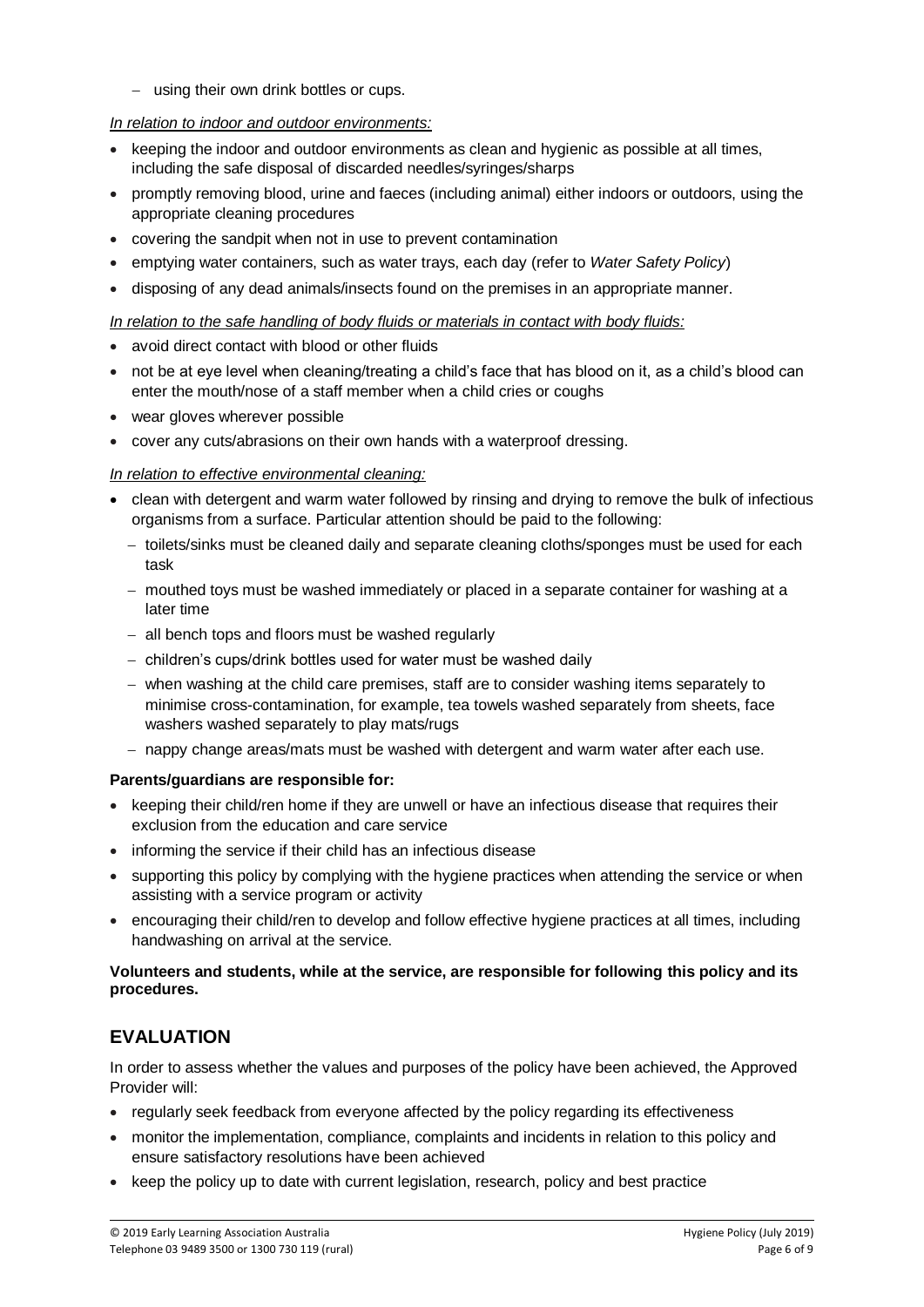- revise the policy and procedures as part of the service's policy review cycle, or as required
- notify parents/guardians at least 14 days before making any changes to this policy or its procedures.

## **ATTACHMENTS**

- Attachment 1: Nappy change procedure
- Attachment 2: Handwashing guidelines

### **AUTHORISATION**

This policy was adopted by the Approved Provider of Thornbury Kindergarten Inc on 20 August 2019

## **REVIEW DATE:** AUGUST 2022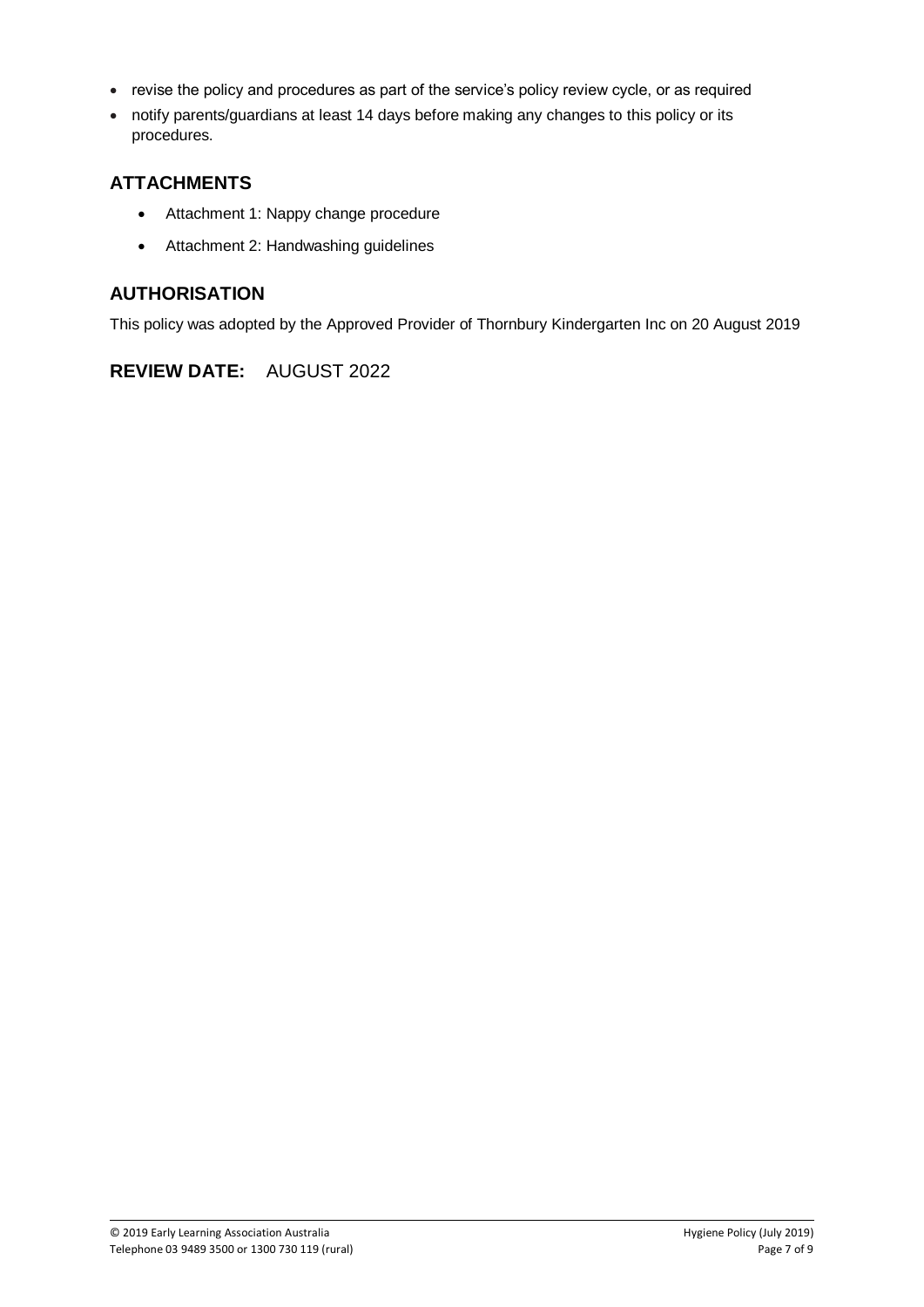# **ATTACHMENT 1 Nappy change procedure**

Download and attach the poster: *Changing a nappy without spreading germs,* from the website of the National Health and Medical Research Council (2013) *Staying Healthy: Preventing infectious diseases in early childhood education and care services* (5<sup>th</sup> edition): <https://www.nhmrc.gov.au/file/5131/download?token=TSfh7zhx>